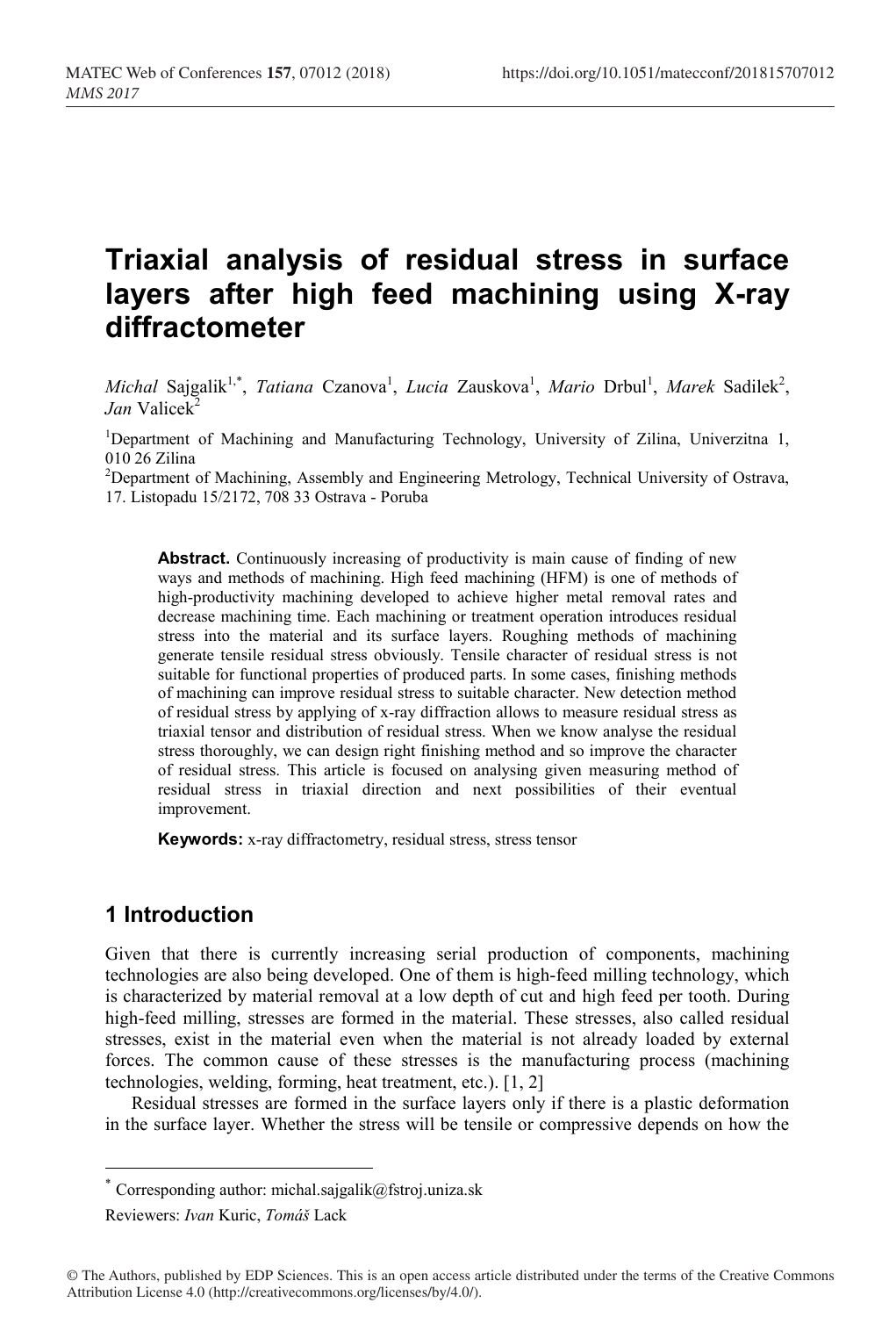deformation has been occurred. It can be caused by the following factors: thermal phase transformation, thermal and plastic deformation, and mechanical deformation (shown in Fig. 1). In the case of thermal phase transformation, the residual stress is caused by a volume change (Fig. 1(a)). If the phase change causes a decrease in volume, the surface layer will want to contract, but the underlying bulk material will resist. In the result the surface layer will be under tension. In this case, the tensile stress is produced. If the phase transformation causes an increase in volume, the residual stress will be compressive. This is the case with the conventional heat treatment of steel. In the model of thermal and plastic deformation, the unit event heat will cause expansion of the surface layer. The expansion is relieved (whilst the heating is maintained) by plastic flow, which is restricted only to the surface layer. After the heat is removed, the surface layer will contract, resulting in a tensile residual stress (Fig. 1(b)). In the model of mechanical deformation, the residual stress is compressive after the surface layer is compressed by some form of mechanical action (Fig. 1(c)). There are no heating effects. Processes consisting of only chemical unit events produce zero residual stress [1-3].



**Fig. 1.** The residual stress formation models [3]

Many detection methods are used to detect the residual stress in material. One of them is the non-destructive method of X-ray diffractometry. The principle is based on the influence of residual stress in the crystallographic lattice and distance of its planes (d), which is measured. As long as the stress is zero, the distance of crystallographic planes only depends on the material properties. The planes distances vary by the influence of the residual stress. Any change in the crystallographic planes distance d results in the corresponding diffraction angle. The incident X-ray beam penetrates the surface layers of the material, where depending on the crystallographic planes distance it will diffract to the diffraction cone recorded on the detectors [4-7].

The triaxial residual stress measurement is characteristic by measuring at various angles φ, when it is possible to gain a stress tensor containing normal and shear stress components acting at the measurement point. When the measurements for three directions in the point are recorded, (typically  $\varphi = 0^\circ$ , 45°, 90°), the full stress tensor is calculated, comprising the normal stress for each of the measured directions, and the shear stresses also [2, 5, 8, 9].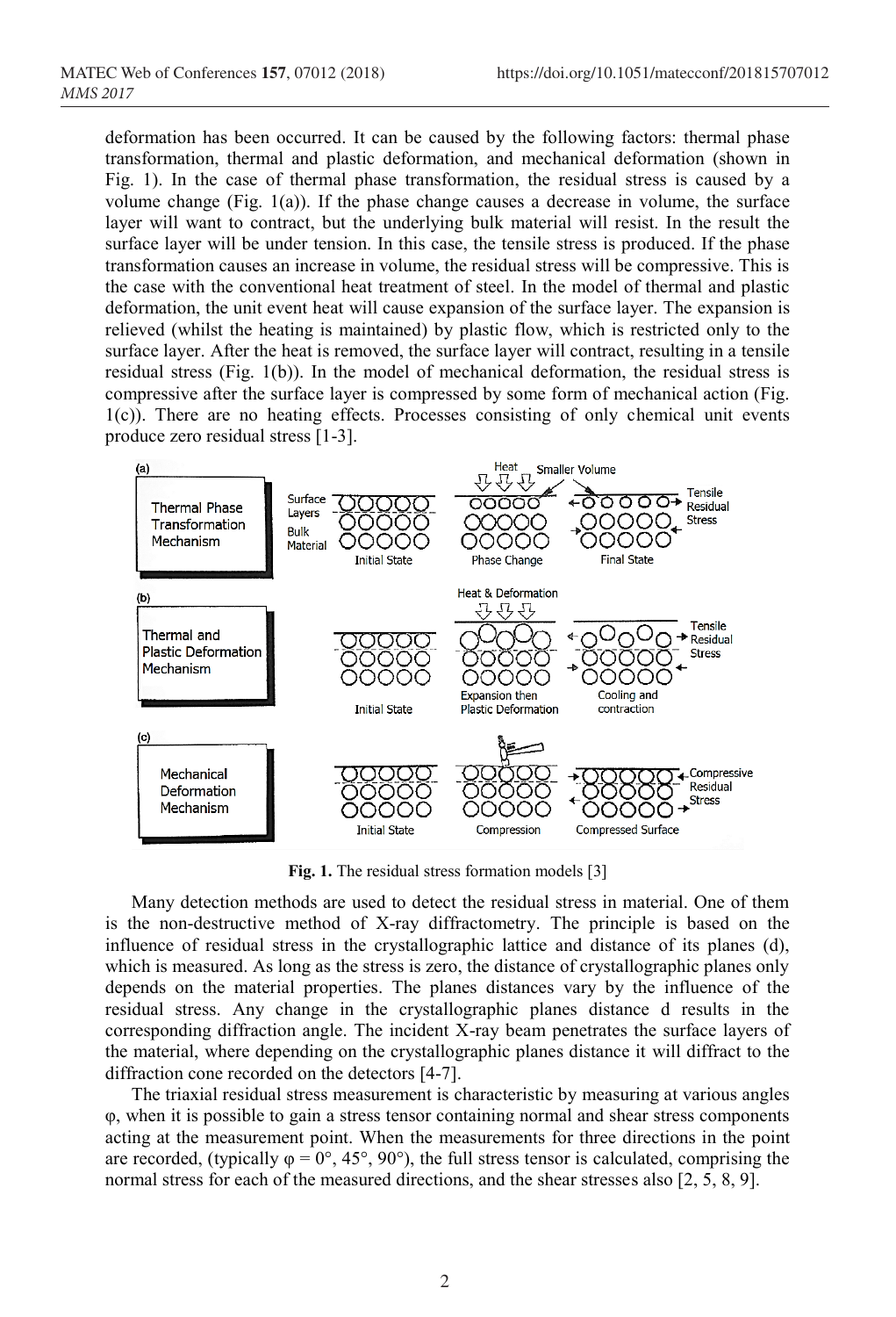The stress tensor in material can be written:

$$
\begin{bmatrix} \sigma_{11} & \tau_{12} & \tau_{13} \\ \tau_{21} & \sigma_{22} & \tau_{23} \\ \tau_{31} & \tau_{32} & \sigma_{33} \end{bmatrix} = \begin{bmatrix} \sigma_{xx} & \tau_{xy} & \tau_{xz} \\ \tau_{yx} & \sigma_{yy} & \tau_{yz} \\ \tau_{zx} & \tau_{zy} & \sigma_{zz} \end{bmatrix}
$$
 (1)

where  $\sigma$  is normal stress component and  $\tau$  is the shear stress component acting in the place of measurement (as shown in Fig. 2) [2, 10].

When calculating the stress tensor, it is generally assumed that the stress normal to the specimen surface  $(\sigma_{33})$  is zero. There can be no stress normal to a free surface in equilibrium. However, a stress can be maintained in this surface-normal direction at some depth below the surface. Hence for some deeply penetrating measurements (tens of microns), it is possible that a non-zero value of stress could be present. In this case, calculation of the stress tensor requires knowledge of the stress-free lattice parameter  $d_0$  for the examined material [5, 6, 11].



**Fig. 2.** Normal and shear residual stress components acting in the volume of material

In most practical applications, such as surfaces created by machining, grinding or quenching, the crystallographic lattice plane distance changes due to plastic deformation or heat treatment, which prevents the independent detection of the stress-free plane distance with sufficient precision. Extensive data collection and dependence on knowledge of  $d_0$ limits the method of determining a complete stress tensor primarily for research purposes [8, 12, 13].

### **2 Experimental measurements**

Samples made of X37CrMoV5-1 (19 552) steel hardened and tempered to hardness of 45 HRC with dimensions 40x40x340 mm, were used as experimental material. The samples were milled with a Ф25 mm 2-insert holder and JDMW09T320ZDSR-FTVP30RT highfeed inserts. When selecting cutting parameters, a constant cut speed  $v_c = 200$  m.min<sup>-1</sup> was selected. A cut depth of  $a_p = 0.5$  mm was chosen, with a feed per tooth of  $f_z = 0.5$  mm; 1 mm; 1,5 mm; 2 mm.

Following the high-feed milling operations on the vertical 3-axis CNC milling machine and subsequent cleaning and degreasing of milled surfaces, residual stresses were measured on the samples by triaxial analysis on a x-ray diffractometer (Fig. 3). Triaxial detection of residual stresses consisted of measurements at three  $\varphi$  angles (0°, 45°, 90°). The stress tensor with corresponding error has been then created. The software of measuring device generates stress tensor with the condition that the value of  $\sigma_{33}$  is zero. For the measurement,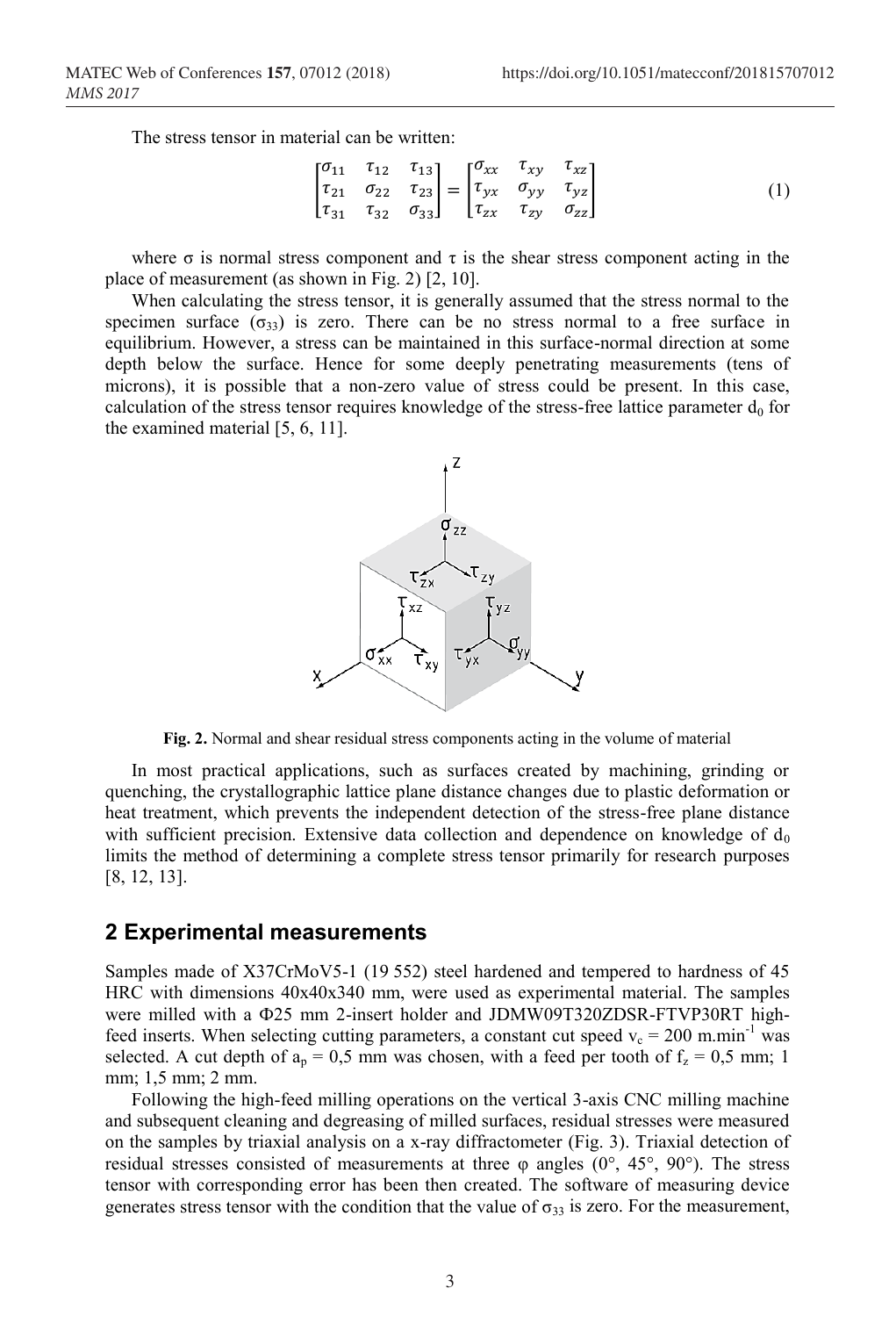a Cr Kα lamp and collimator of 1 mm diameter were selected. Residual stresses in the samples were measured in the milling head onset area, center of the milled area, and milling head exit area.



**Fig. 3.** Sample on the measuring table of x-ray diffractometer

Stress tensor for the parameter of  $f_z = 0.5$  mm:

|                              | Stress tensor |                                                                              |      | Error                                                        |                                                                    |                                |     |
|------------------------------|---------------|------------------------------------------------------------------------------|------|--------------------------------------------------------------|--------------------------------------------------------------------|--------------------------------|-----|
| Milling head<br>onset area   |               | $\begin{bmatrix} -41,71 & -175,42 & -31,69 \\ 276,74 & -27,40 \end{bmatrix}$ | 0,00 | $\begin{bmatrix} 5,10 & 7,35 & 1, 5,10 & 1,88 \end{bmatrix}$ |                                                                    | 2,10                           | (2) |
| Center of the<br>milled area |               | $\begin{bmatrix} 166,35 & -111,93 & -25,29 \\ 293,21 & -32,74 \end{bmatrix}$ | 0.00 | [0,27]                                                       |                                                                    | $0,39$ v,<br>0,27 0,10<br>0.11 | (3) |
| Milling head<br>exit area    |               | $\begin{bmatrix} 363,24 & -109,73 & -13,92 \\ 300,41 & -14,49 \end{bmatrix}$ | 0,00 |                                                              | $\begin{bmatrix} 7,36 & 10,60 & 2,71 \\ 7,36 & 2,71 \end{bmatrix}$ | $2,71$ ]<br>3,03               | (4) |

Stress tensor for the parameter of  $f_z = 1$  mm:

|                              | Stress tensor                                                                               | Error                                                                     |     |
|------------------------------|---------------------------------------------------------------------------------------------|---------------------------------------------------------------------------|-----|
| Milling head<br>onset area   | $-211,23$<br>177,00<br>$-19,76$ ]<br>$321,13 -28,25$<br>$0,00$ 1                            | $\begin{bmatrix} 6,56 & 9,44 & 2,41 \\ 6,56 & 2,41 \end{bmatrix}$<br>2,70 | (5) |
| Center of the<br>milled area | $\begin{bmatrix} 32.75 & -74.03 \\ & 303.52 \end{bmatrix}$<br>$-5,17$ ]<br>$-22,00$<br>0,00 | 12,99<br>18,71<br>12,99<br>4,781<br>4,78<br>5,35                          | (6) |
| Milling head<br>exit area    | $11,25$ ]<br>$-191,48$<br>138,48<br>307,50<br>$-18,31$<br>0,00                              | $0,24$ ]<br>0,93<br>0,65<br>10,65<br>0,24<br>0,27                         | (7) |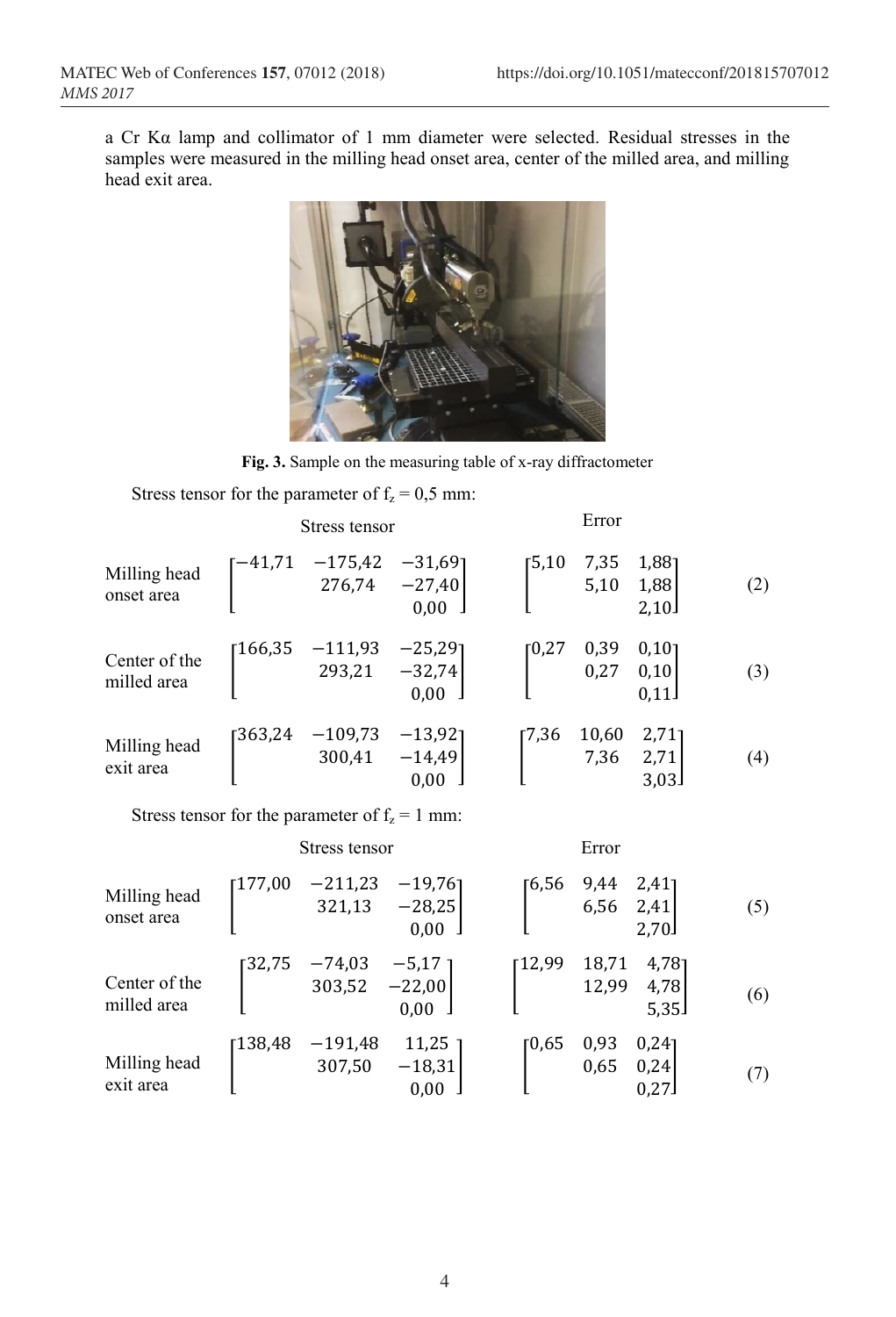|                                                  | Stress tensor                                                                        |               |                                                                                                      | Error        |                                                                                  |                          |      |
|--------------------------------------------------|--------------------------------------------------------------------------------------|---------------|------------------------------------------------------------------------------------------------------|--------------|----------------------------------------------------------------------------------|--------------------------|------|
| Milling head<br>onset area                       | $\begin{bmatrix} -23,09 & -143,74 & -4,00 \\ 467,00 & -10,32 \\ 0 & 0 \end{bmatrix}$ |               | $0.00$ J                                                                                             |              | $\begin{bmatrix} 2.59 & 3.73 & 0.95 \\ 2.59 & 0.95 \\ 1.25 & 1.87 \end{bmatrix}$ | 1,07                     | (8)  |
| Center of the<br>milled area                     |                                                                                      |               | $\begin{bmatrix} 146,22 & -161,01 & -4,87 \\ 469,29 & -29,85 \end{bmatrix}$<br>$0,00$ 1              |              | [8,78 12,64<br>$8,78$ 3,23                                                       | $3,23$ ]<br>3,61         | (9)  |
| Milling head<br>exit area                        |                                                                                      |               | $\begin{bmatrix} -135{,}60 & -5{,}84 & 19{,}09 \\ 511{,}29 & -31{,}82 \\ 0{,}00 \end{bmatrix}$       | [38,14 54,93 | 38,14                                                                            | 14,031<br>14,03<br>15,69 | (10) |
| Stress tensor for the parameter of $f_z = 2$ mm: |                                                                                      |               |                                                                                                      |              |                                                                                  |                          |      |
|                                                  |                                                                                      | Stress tensor |                                                                                                      |              | Error                                                                            |                          |      |
| Milling head<br>onset area                       |                                                                                      |               | $\begin{bmatrix} 102,21 & -323,61 & -12,96 \\ & 391,16 & -14,43 \\ & & 0,00 \end{bmatrix}$           |              | $\begin{bmatrix} 7,43 & 10,71 & 2,73 \\ 7,43 & 2,73 \\ 3 & 2,06 \end{bmatrix}$   | 3,06                     | (11) |
| Center of the<br>milled area                     |                                                                                      |               | $\begin{bmatrix} -178,84 & -115,58 & -16,32 \\ 385,42 & -3,25 \\ 0 & 0.0 \end{bmatrix}$<br>0,00      |              | $\begin{bmatrix} 7.51 & 10.82 & 2.76 \\ & 7.51 & 2.76 \end{bmatrix}$             | 3,09                     | (12) |
| Milling head<br>exit area                        |                                                                                      |               | $\begin{bmatrix} 188,63 & -72,74 & -4,13 \\ & 375,36 & -34,86 \\ & & 0,00 \end{bmatrix}$<br>$0,00$ ] |              | $\begin{bmatrix} 1.96 & 2.82 \\ & 1.96 \end{bmatrix}$                            | 0,72<br>0,72<br>0,81     | (13) |

Stress tensor for the parameter of  $f_z = 1.5$  mm:

From the stress tensors, the graphical dependence of the normal residual stress components oriented in the direction of the milling ( $\sigma_{yy}$ ) and the changing feed per tooth was made.



**Fig. 4.** Dependence of the normal residual stress components oriented in the direction of the milling and the changing feed per tooth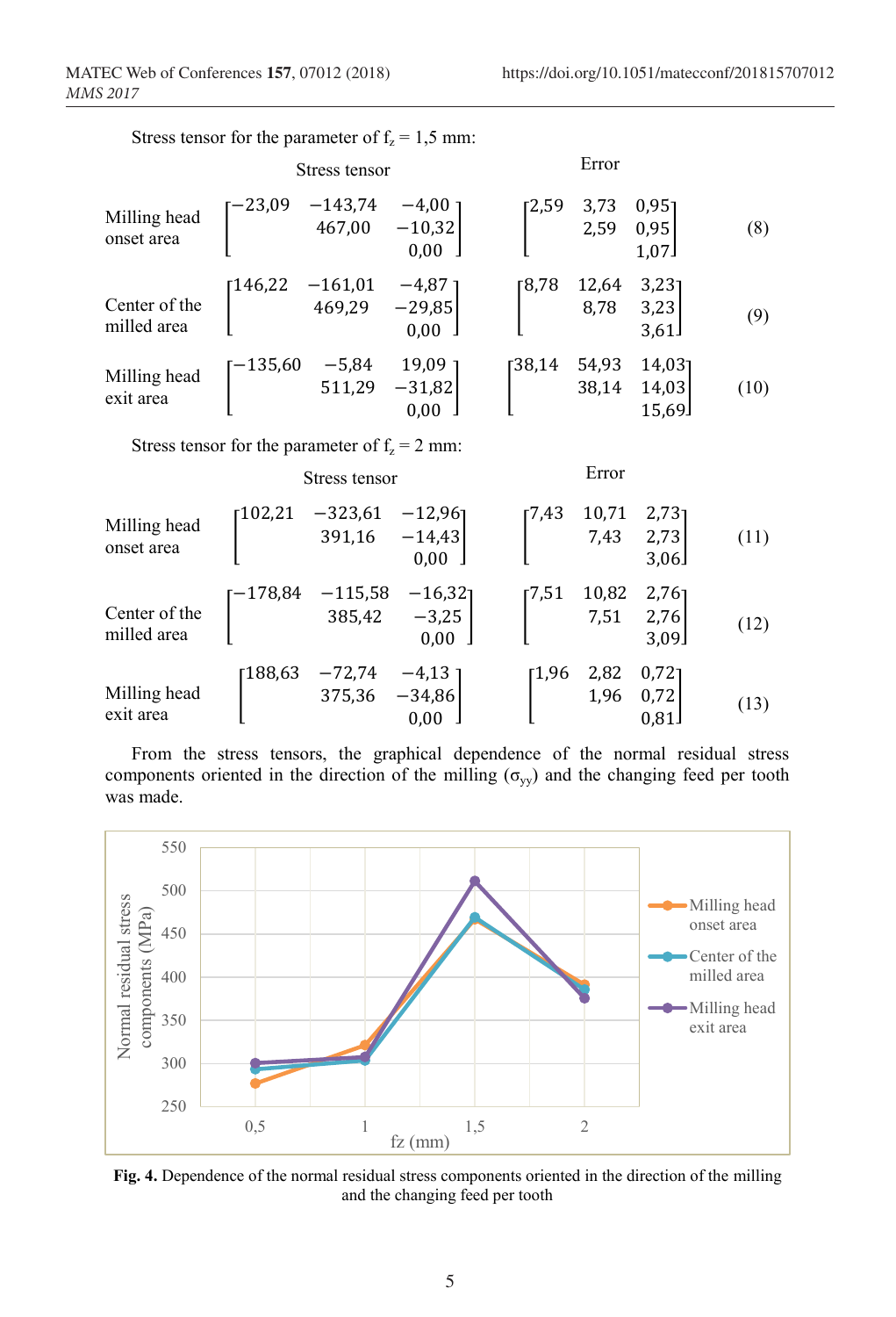From the graph in Fig. 4 we can see, that the stresses in the measured places showed tensile character. Furthermore, we can see that the normal residual stress components  $\sigma_{vv}$ also grow with the increasing feed per tooth. The difference is only for the selected  $f_z = 2$ mm, where the stresses decreased. The decrease could be due to the fact that the  $f<sub>z</sub> = 2$  mm was too high for the machined material and chosen inserts. The lowest values were measured at  $f_z = 0.5$  mm, namely 276,74 MPa in the milling head onset area, 293,21 MPa in the center of the milled area, and 300,41 MPa in the milling head exit area. Then a sample machined with  $f_z = 1$  mm was measured. Stress of 321,13 MPa was measured in the milling head onset area, 303,52 MPa in the center of the milled area, and 307,50 MPa in the milling head exit area. The highest values were measured at  $f<sub>z</sub> = 1.5$  mm, namely 467,00 MPa in the milling head onset area, 469,29 MPa in the center of the milled area, and 511,29 MPa in the milling head exit area. For  $f_z = 2$  mm, a value of 391,16 MPa was measured in the milling head onset area, 385,42 MPa in the center of the milled area, and 375,36 MPa in the milling head exit area.

# **Conclusion**

The selected experimental material caused machining problems and the quality of the machined surface has been lower. Improvement of the quality and functional properties of the machined surface, including the residual stresses, could be realized by the use of inserts with different geometry, or by the choice of more suitable cutting parameters. Subject of an article is the method of triaxial measurement of residual stresses. Triaxial analysis of residual stress can be used in closer examination of the impact of cutting tool on the residual stress formation in the material. Method offers many possible applications in order to verificate and extent the theoretical knowledge in this topic.

This article was funded by the University of Žilina project APVV 15-0405 – "Complex use of X-ray diffractometry for identification and quantification of functional properties of dynamically loaded structural elements from important technical materials" and project of University of Zilina: OPVav-2009/2.2/04-SORO number (26220220101) – "Intelligent system for nondestructive technologies on evaluation for the functional properties of components of X-ray diffraction" and KEGA project 025ŽU-4/2017 Integration of innovative detectional-visaulization multi-disciplinary technologies as on-line tool for learning of progressive CNC technologies.

# **References**

- 1. B. Griffiths, *Manufacturing Surface Technology: Surface Integrity & Functional Performance*. (Penton Press, 256 p., 2001)
- 2. W. Grzesik, *Advanced Machining Processes of Metallic Materials: Theory, Modelling and Applications*. (Elsevier, 446 p., 2008)
- 3. A. Czan, E. Tillova, J. Semcer, J. Pilc, *Surface and subsurface residual stresses after machining and their analysis by x-ray diffraction*. Communications – Scientific Letters of the University of Zilina, 69-76 (2013)
- 4. N. Ganev, I. Kraus, *X-ray diffraction measurement of residual stresses*. Material Structure **9** (2), (2002)
- 5. A. Czan, M. Sajgalik, J. Holubjak, M. Piesova, T. Czanova, *Simulation of residual stresses in surface and subsurface layer after machining*. Communications – Scientific letters of the University of Zilina, 95-100 (2016)